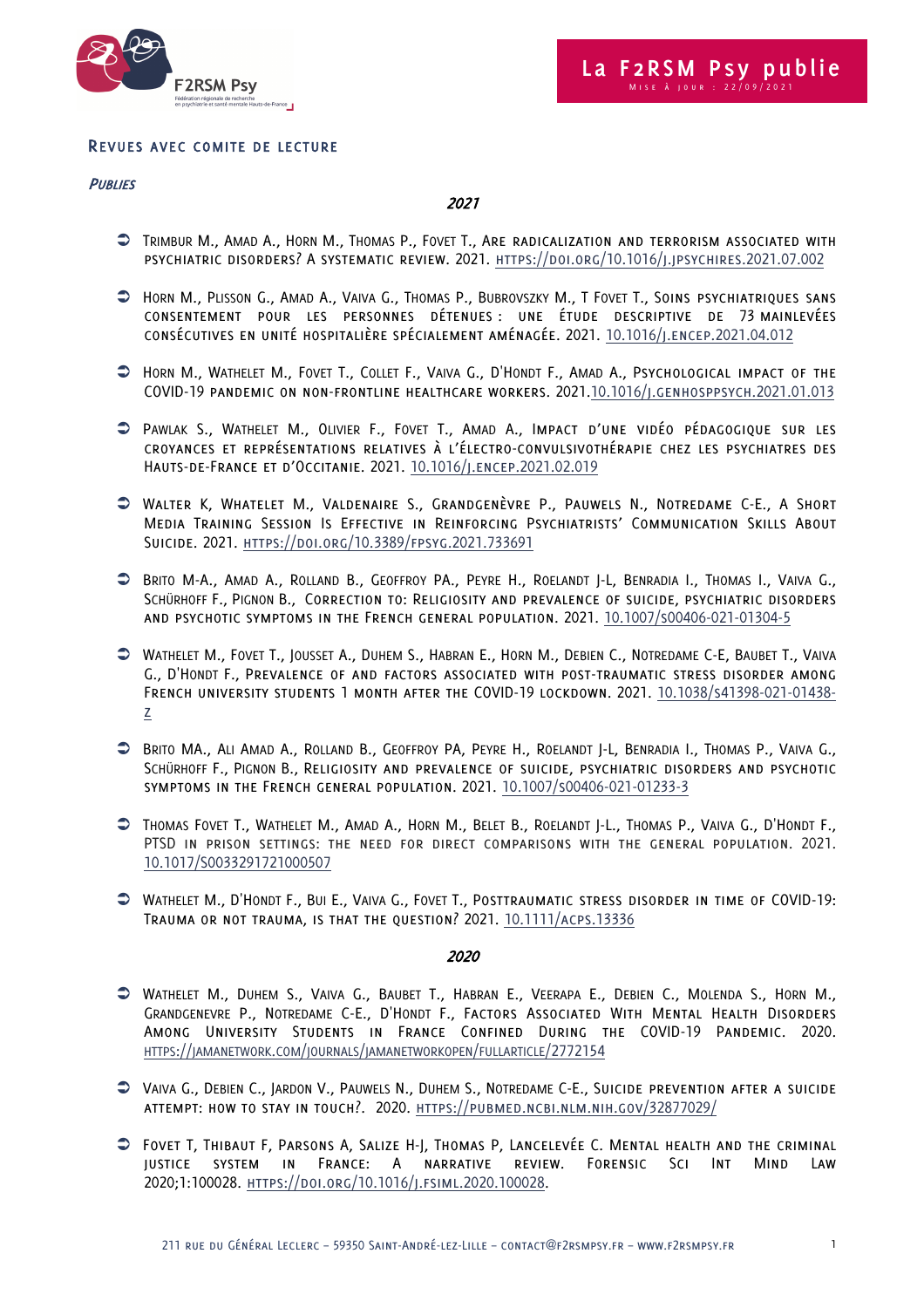



- Ü M. Eck, L. Plancke, M. Horn, A. Amad, P. Thomas, T. Fovet. Offre de soins et recours aux hospitalisations psychiatriques en milieu pénitentiaire : une étude observationnelle dans le Nord de la France. Revue d'Épidémiologie et de Santé Publique, Volume 68, Issue 5. 2020. https://doi.org/10.1016/j.respe.2020.06.005.
- Ü T.Fovet, C.Lancelevée, M.Eck, T.Scouflaire, E.Bécache, D.Dandelot, P.Giravalli, A.Guillard, P.Horrach, M.Lacambre, T.Lefebvre, A.-H.Moncany, D.Touitou, M.David, P.Thomas. Prisons confinées : quelles conséquences pour les soins psychiatriques et la santé mentale des personnes détenues en France ?. L'Encéphale. 2020. https://doi.org/10.1016/j.encep.2020.05.002
- Ü Kowal C., Peyre H., Amad A., Pelissolo A., Leboyer M., Schürhoff F., Pignon B., Psychotic, Mood, and Anxiety Disorders and Venous Thromboembolism: A Systematic Review and Meta-Analysis. 2020. 10.1097/PSY.0000000000000863
- Ü Plancke L, Gonfroy J, Lancelevée C, Danel T, Delaplace C, Fovet T, et al. L'incarcération des personnes suivies en psychiatrie. Une mesure proposée à partir d'une base médico-administrative (RimP). Rev Epidemiol Santé Publique 2020.
- Ü Plancke L, Gonfroy J, Lancelevée C, Danel T, Delaplace C, Fovet T, Thomas P., Amarieri A., Le risque d'incarcération des personnes suivies en psychiatrie. Une étude longitudinale rétrospective dans le département français de l'Oise à partir du Recueil d'informations médicalisé en psychiatrie. 2020. https://pubmed.ncbi.nlm.nih.gov/33131979/
- Ü Fovet T., Horn M., Lancelevee C., Thomas P., Amad A., Language bias in forensic psychiatry research: the tower of Babel problem: Comment on 'Potential language bias in systematic reviews on the use of coercion in psychiatry'. 2020. https://pubmed.ncbi.nlm.nih.gov/33140405/
- Ü Plancke L, Coton C, Amariei A, Kharfallah R, Duhem S, Danel T, et al. Suicide mortality in people with mental disorders: a register-based study in north France. Soc Psychiatry Psychiatr Epidemiol 2020. https://doi.org/10.1007/s00127-020-01892-y.
- Ü Fovet T, Plancke L, Amariei A, Benradia I, Carton F, Sy A, et al. Mental disorders on admission to jail: A study of prevalence and a comparison with a community sample in the north of France. European Psychiatry 2020;63. https://doi.org/10.1192/j.eurpsy.2020.38.
- Ü Rivière M, Toullic Y, Lerouge P, Blanchon T, Leroyer A, Plancke L, et al. Management of workrelated common mental disorders in general practice: a cross-sectional study. BMC Family Practice 2020;21:132. https://doi.org/10.1186/s12875-020-01203-z
- Ü PIGNON B., SESCOUSSE G., AMAD A., BENRADIA I., VAIVA G., THOMAS P., GEOFFROY P., ROELANDT J-L., ROLLAND B., Alcohol Use Disorder Is Differently Associated With Psychotic Symptoms According To Underlying Psychiatric Disorders: A General Population Study. 2020. https://pubmed.ncbi.nlm.nih.gov/31603188/
- Ü Hildebrandt W, Dumesnil C, Plancke M, Plancke L, Thomas P, Bordet R, et al. Évolution de la pression artérielle après introduction d'un antidépresseur en établissement public de santé mentale. Annales de cardiologie et d'angéiologie 2020. https://doi.org/10.1016/j.ancard.2020.01.002
- Ü Plancke L, Amariei A, Danel T, Debien C, Duhem S, Notredame C-E, et al. Effectiveness of a French Program to Prevent Suicide Reattempt (VigilanS). Archives of Suicide Research 2020:1–12, https://doi.org/10.1080/13811118.2020.1735596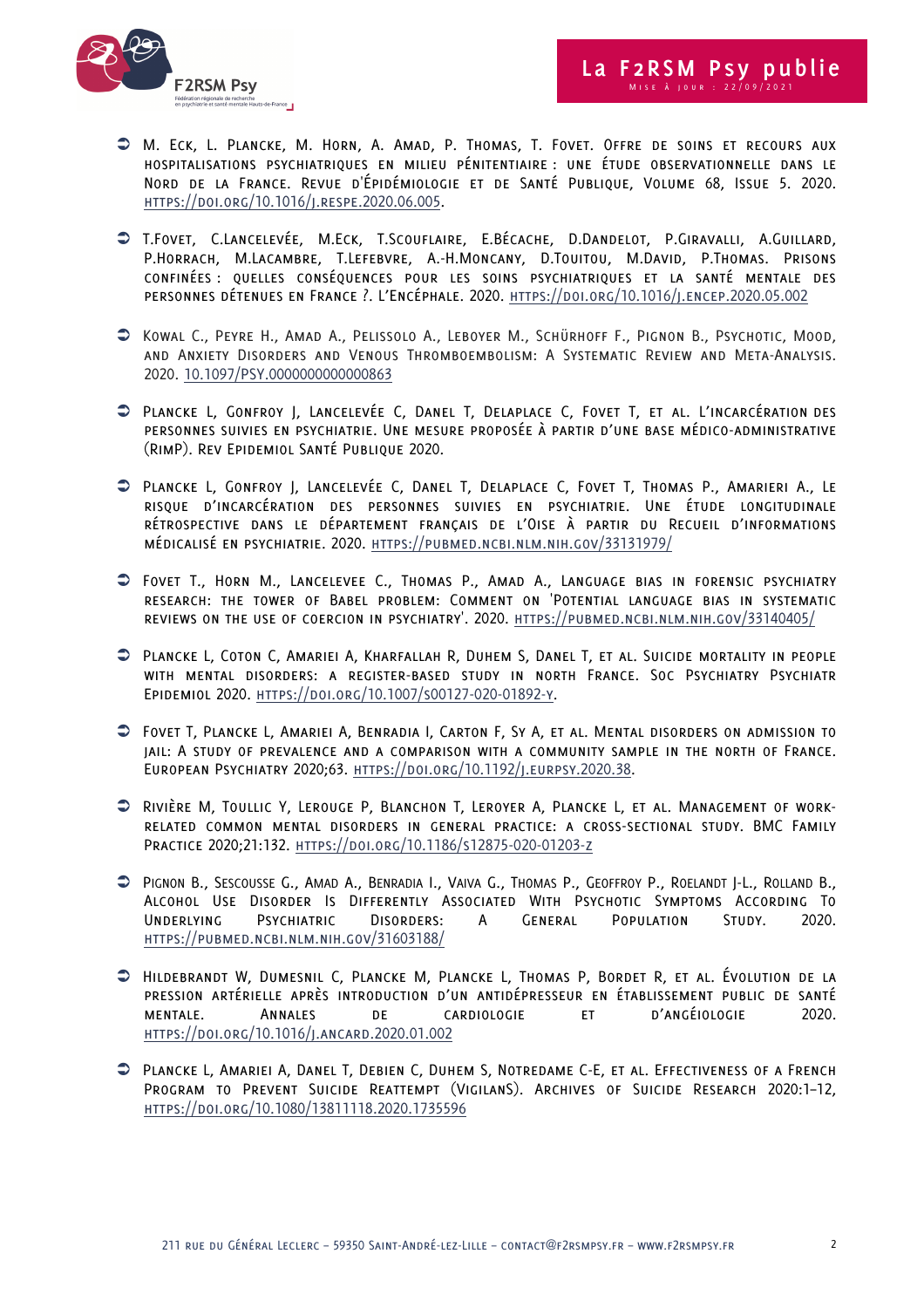

# 2019

- Ü Gauld C., Wathelet M., Medjkane F., Pauwels N, Bougerol T., Notredame CE. Construction and Validation of an Analytical Grid about Video Representations of Suicide ("MoVIES"), International Journal of Environmental Research and Public Health, 2019
- Ü Dervaux A., Plancke L., Amariei A., Trouiller P., Tahon M., P.Martinetti M., Naassila M., Cottencin O., Danel T. Methadone and buprenorphine treatments in patients with schizophrenia, Schizophrenia Research, 2019, https://doi.org 10.1016/j.schres.2019.05.013
- Ü Fovet T., Horn M., Dujardin-Lascaux V., DANEL T., Thomas P., VAiva G., Amad A., CERT'IN© : un logiciel libre d'aide à la rédaction du certificat médical initial pour les mesures de soins psychiatriques sans consentement. 2019. https://doi.org/10.1016/j.lpm.2019.09.053
- Ü Azevedo Da Silva M, Younès N, Leroyer A, Plancke L, Lemogne C, Goldberg M, et al. Long-term occupational trajectories and suicide: a 22-year follow-up of the GAZEL cohort study. Scand J Work Environ Health 2019;45:158–65. https://doi.org/10.5271/sjweh.3767
- Ü Vaiva G, Plancke L, Amariei A, Demarty AL, Lardinois M, Creton A, et al. Évolutions du nombre de tentatives de suicide dans le Nord - Pas-de-Calais depuis l'implantation de VigilanS : premières estimations. L'Encéphale 2019;45:S22–6. https://doi.org/10.1016/j.encep.2018.09.006

- Ü Notredame CE., Grandgenèvre P., Pauwels N., Morgiève M., Wathelet M., Vaiva G., SeguinM. Leveraging the Web and Social Media to Promote Access to Care Among Suicidal Individuals. Frontiers of psychology, 2018 ; volume 9 article 1338
- Ü PIGNON B., GEOFFROY P., GHARIB A., THOMAS P., MOUTOT D., BRABANT W., WEENS B., DUPOND M-P., CARON A., FALISSARD B., MEDJKANE F., JARDRI R., Very early hallucinatory experiences: a school-based study. 2018. https://pubmed.ncbi.nlm.nih.gov/28699661/
- Ü Duhem S., Berrouiguet S., Debien C., Ducrocq F., Demarty A-L., Messiah A., Courtet P., Jehel L., Thomas P., Deplanque D., Danel T., Walter M., Notredame C-E., Vaiva G., Combining brief contact interventions (BCI) into a decision-making algorithm to reduce suicide reattempt: the VigilanS study protocol. 2018. 10.1136/bmjopen-2018-022762
- Ü PIGNON B., PEYRE H., SZÖKE A., GEOFFROY P., ROLLAND B., JARDRI R., PIERRE THOMAS 5 6, GUILLAUME VAIVA 5 6, JEAN-LUC ROELANDT 7, IMANE BENRADIA 7, HELENE BEHAL 8, FRANCK SCHÜRHOFF 1, ALI AMAD A., A latent class analysis of psychotic symptoms in the general population. 2018. https://pubmed.ncbi.nlm.nih.gov/29232967/
- Ü Tebeka S., Pignon B., Amad A., Le Strat Y., Brichant-Petitjean C., Thomas P., Vaiva G., Roelandt J-L., Benradia I., Etain B., Rolland B., Dubertret C., Geoffroy PA., A study in the general population about sadness to disentangle the continuum from well-being to depressive disorders. 2018. 10.1016/j.jad.2017.08.085
- Ü Pignon B., Amad A., Pelissolo A., Fovet T., Thomas P., Vaiva G., Roelandt J-L., Benradia I., Rolland B., Geoffroy PA., Increased prevalence of anxiety disorders in third-generation migrants in comparison to natives and to first-generation migrants. 2018. 10.1016/j.jpsychires.2018.03.007
- Ü Younès N, Rivière M, Plancke L. Work intensity in men and work-related emotional demands in women are associated with increased suicidality among persons attending primary care. Journal of Affective Disorders 2018. https://doi.org/10.1016/j.jad.2018.04.075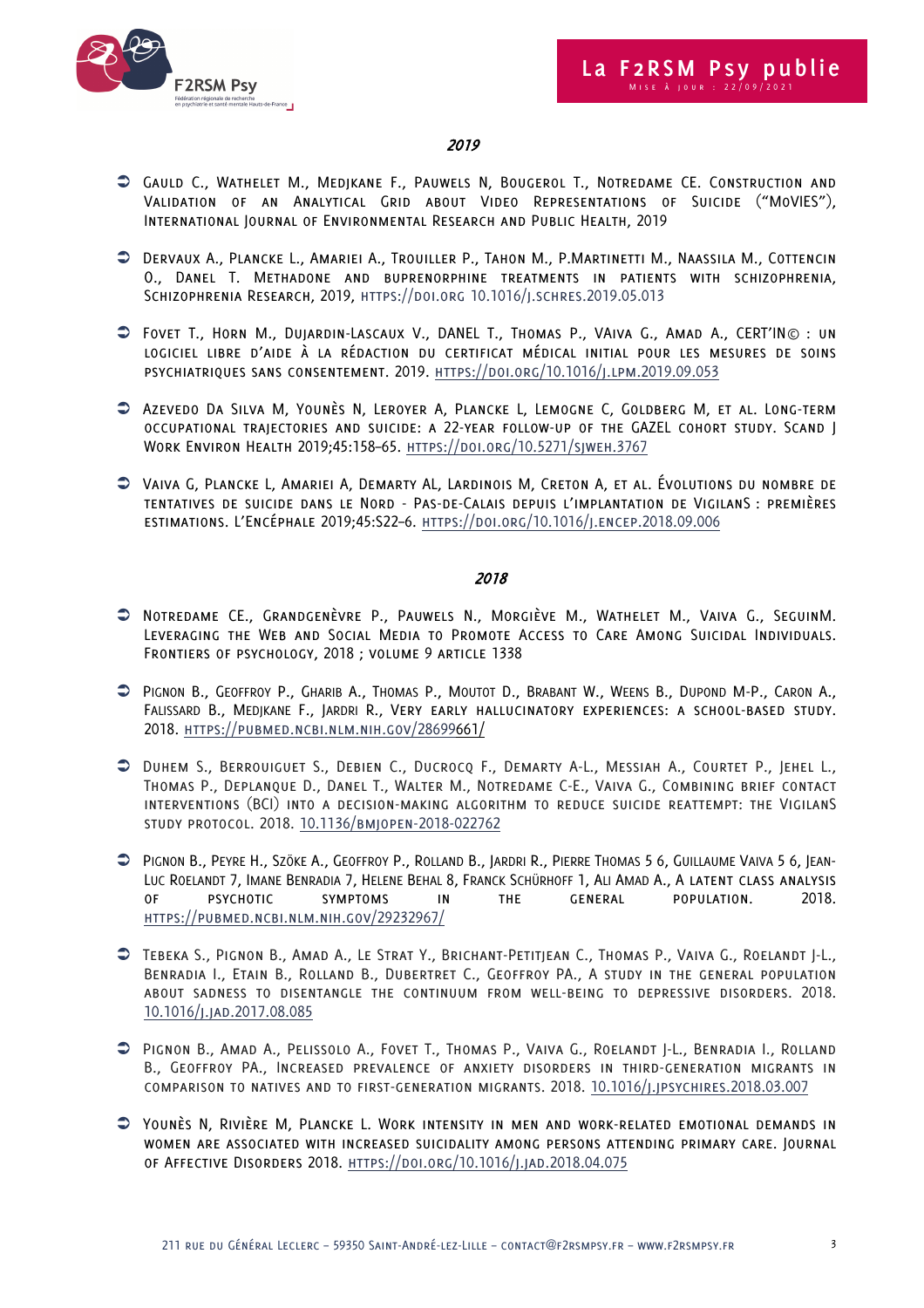

- Ü Rivière M, Plancke L, Leroyer A, Blanchon T, Prazuck T, Prouvost H, et al. Prevalence of workrelated common psychiatric disorders in primary care: The French Héraclès study. Psychiatry Research 2018; V.25 P.579–86. https://doi.org/10.1016/j.psychres.2017.09.008
- Ü Pignon B., Schürhoff F., Szöke A., Geoffroy PA., Jardri R., Roelandt J-L., Rolland B., Thomas P., Vaiva G., Amad A., Sociodemographic and clinical correlates of psychotic symptoms in the general population: Findings from the MHGP survey. 2018. 10.1016/j.schres.2017.06.053

### 2017

- Ü Notredame CE., Pauwels N., Walter M., Danel T., Nadrino JL., Vaiva G. Why media coverage of suicide may increase suicide rates : an epistemological review. In Media and suicide, 2017, transaction publishers, New York : 133-158
- Ü Notredame CE.,L'effet Papageno pour prévenir la contagion suicidaire, propos recueillis par Bernard Granger. Revue PSN (Psychiatrie, Sciences humaines, Neurosciences), 2017 ; 15 : 21-27
- Ü De Labrouhe D., Plancke L., Amad A., Charrel C.-L., Touitou D., Bodon-Bruzel M., Thomas P., Fovet T. Hospitalisation en unité hospitalière spécialement aménagée : enquête de satisfaction auprès des patients. Revue d'épidémiologie et de santé publique, 2017 ; sous presse
- Ü Plancke L., Amariei A. Les hospitalisations longues en psychiatrie. Revue d'épidémiologie et de santé publique, 2017 ; 65 : 9-16
- Ü Claisse C., Cottencin O., Ott L., Berna G., Danel T. Nandrino J-L., Heart rate variability changes and emotion regulation abilities in short- and long-term abstinent alcoholic individuals. 2017. 10.1016/j.drugalcdep.2017.01.044
- Ü Plancke L., Amariei A., Flament C., Dumesnil C. La réhospitalisation en psychiatrie. Facteurs individuels, facteurs organisationnales. Santé publique, 2017 ; volume 29 numéro 6
- Ü Plancke L. Epidémiologie des conduites suicidaires des personnes âgées. Neurologie, Psychiatrie, Gériatrie, 2017 ; 17 : 136-143

- Ü Baux M., Tonnel P., Labey M., Plancke L., Amariei A., Danel T. Diversité des équipes mobiles psychiatrie précarité (EMPP) du Nord – Pas-de-Calais en 2015. L'information psychiatrique, 2016 ; 92 : 397-405
- Ü Notredame C.E., Pauwels N., Vaiva G., Danel T., Walter M. Peut-on faire du journaliste un acteur de prévention du suicide ? Encéphale, 2015 ; volume 42, issue 5 : 448-452
- Ü Fovet T., Thomas P., Adins C., Amad A. France's forensic psychiatry provision: the long and winding road. Lancet, 2015 ; 2 : e20
- Ü Danel A., Amariei A., Sayoud A., Danel T., Plancke L. La poursuite de consommation d'hypnotiques initiée lors d'un traitement antidépresseur. Santé publique, 2015 ; 6 : 819-82
- Ü Notredame C.E., Pauwels N., Walter M., Danel T., Vaiva G. Le traitement médiatique du suicide : du constat épidémiologique aux pistes de prévention. La presse médicale, 2015 ; 44 : 1243-1250
- Ü Hum P., Boury D., Danel T., Demailly L., Dujardin V., Ethuin C., Lequin F., Pruvot FR., Racine A., Valette P., Vandoolaeghe S., Weil B., Weill S. Le refus de soin : forces et faiblesses du consentement. Éthique et santé, 2015 ; 12 : 56-63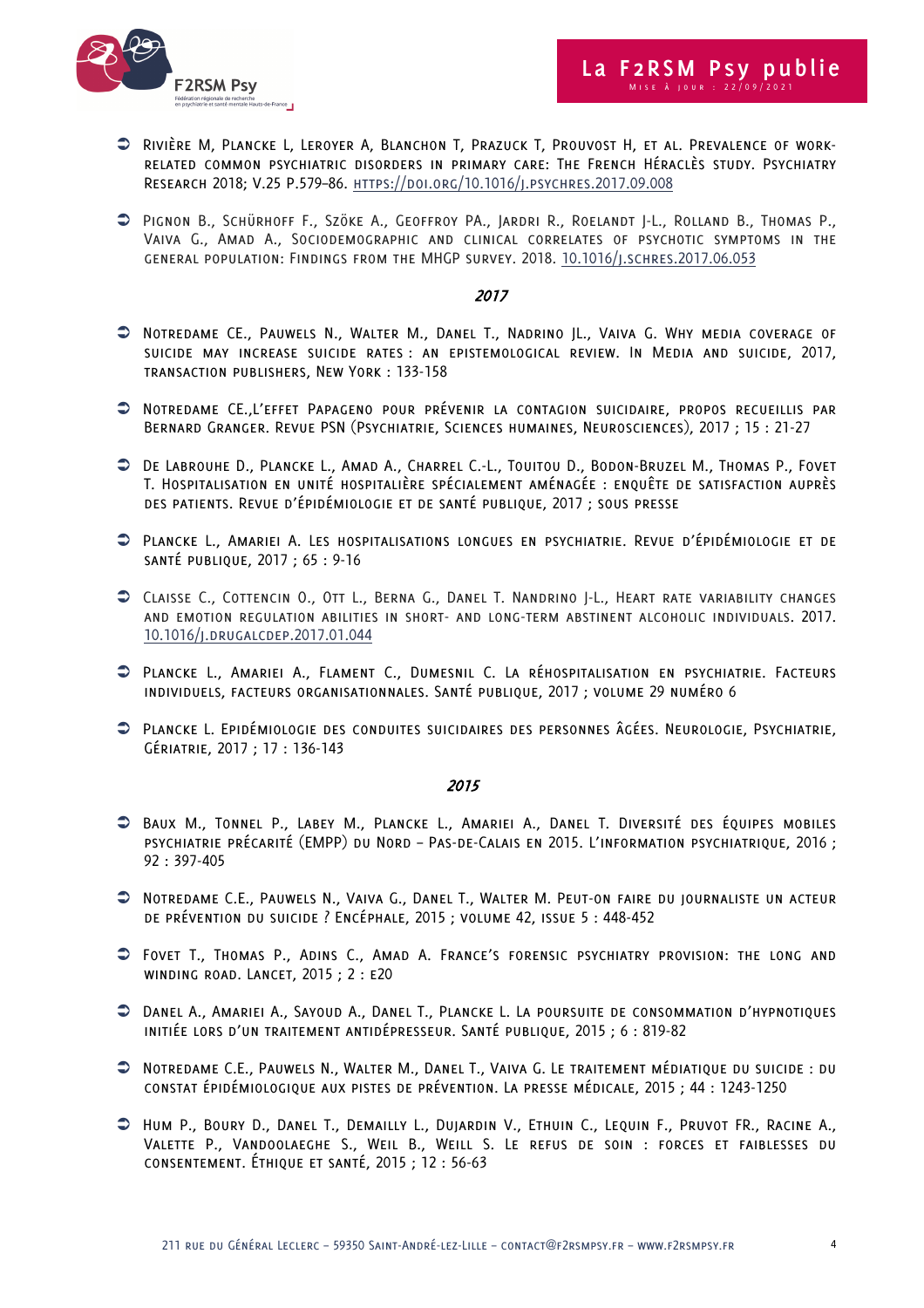

Ü Charrel CL., Plancke L., Genin M., Defromont L., Ducrocq F., Vaiva G., Danel T. Mortality of people suffering from mental illness: a study of a cohort of patients hospitalised in psychiatry in the North of France. Social Psychiatry and Psychiatric Epidemiology, 2015 ; 50 : 269-277

## 2014

- Ü Versaevel C., Leleu O., Jeanson R., Lajugie C., Bizet B., Danel T., Charrel C.L., Duhamel A. La personnalité dépendante : un facteur de risque majeur pour la dépression du post-partum ? Devenir, 2014 ; 26 : 153-164
- Ü Plancke L., Ducrocq F., Clément G., Chaud P., Haeghebaert S., Amariei A., Chan-Chee C., Vanhée F., Goldstein P., Vaiva G. Les sources d'information sur les tentatives de suicide dans le Nord – Pasde-Calais. Apports et limites. Revue d'épidémiologie et de santé publique, 2014 ; 62 : 351-360

### 2013

- Ü Plancke L., Rhenter P. Intérêts et limites des nouvelles approches territoriales en santé mentale. Actualité et dossier en santé publique, 2013 ; 84 : 26-30
- Ü Rhenter P. Vers 1 chez soi. L'accompagnement des personnes sans abri avec des troubles mentaux. Le Sociographe, numéro thématique : Santé mentale, des troubles et des doubles, 2013 ; 42 : 59-66
- Ü Danel T. L'approche médicale des troubles mentaux. Le Sociographe, numéro thématique : Santé mentale, des troubles et des doubles, 2013 ; 42 : 21-31
- Ü Tinland A., Fortanier C., Girard V., Laval C., Videau B., Rhenter P., Greacen T., Falissard B., Apostolidis T., Lançon C., Boyer L., Auquier P. Evaluation of the Housing First program in patients with severe mental disorders in France: study protocol for a randomized controlled trial. Trials, 2013 ; 14 : 309.
- Ü Amad A., Guardia D., Salleron J., Thomas P., Roelandt J.L., Vaiva G. Increased prevalence of psychotic disorders among third-generation migrants: Results from the French Mental Health in General Population survey. Schizophrenia Research, 2013 ; 147 : 193-195
- Ü Versaevel C., Samama D., Jeanson R., Lajugie C., Dufeutrel L., Defromont L., Lebouteiller V., Danel T., Duhamel A., Genin M., Salleron J., Cottencin O. Déterminer la position du patient envers les soins psychiatriques avec le questionnaire Touriste-Plaignant-Client (TPC) : un outil simple pour évaluer l'alliance et la motivation. Encéphale 2013 ; 39 : 284-291
- Ü Danel T., Plancke L., Amariei A., Benoît E., Gautier S., Capèle C., Vaiva G. La prescription de psychotropes durant la grossesse dans le Nord – Pas-de-Calais. Thérapie, 2013 ; 68 : 31-36
- Ü Rhenter P. La réforme des hospitalisations psychiatriques sans consentement : un éclairage historique. Journal français de psychiatrie 2013 ; 38 : 12-15

- Ü Boury D., François G., Danel T., Cobbaut J.P. Première analyse du déploiement de la démarche éthique dans le champ de la santé mentale en région Nord - Pas-de-Calais. Journal international de bioéthique, 2012 ; 23 : 95-110
- Ü Danel T., Amariei A., Plancke L., Benoit E. et Vaiva G. Antipsychotiques chez l'adulte jeune comme indicateur du besoin de soins en psychiatrie. Thérapie 2012 ; 67 : 271-273
- Ü Danel T. Promotion des recherches clinique et épidémiologique en santé mentale par les établissements de soins du Nord – Pas-de-Calais. L'information psychiatrique, 2012 ; 88 : 295-298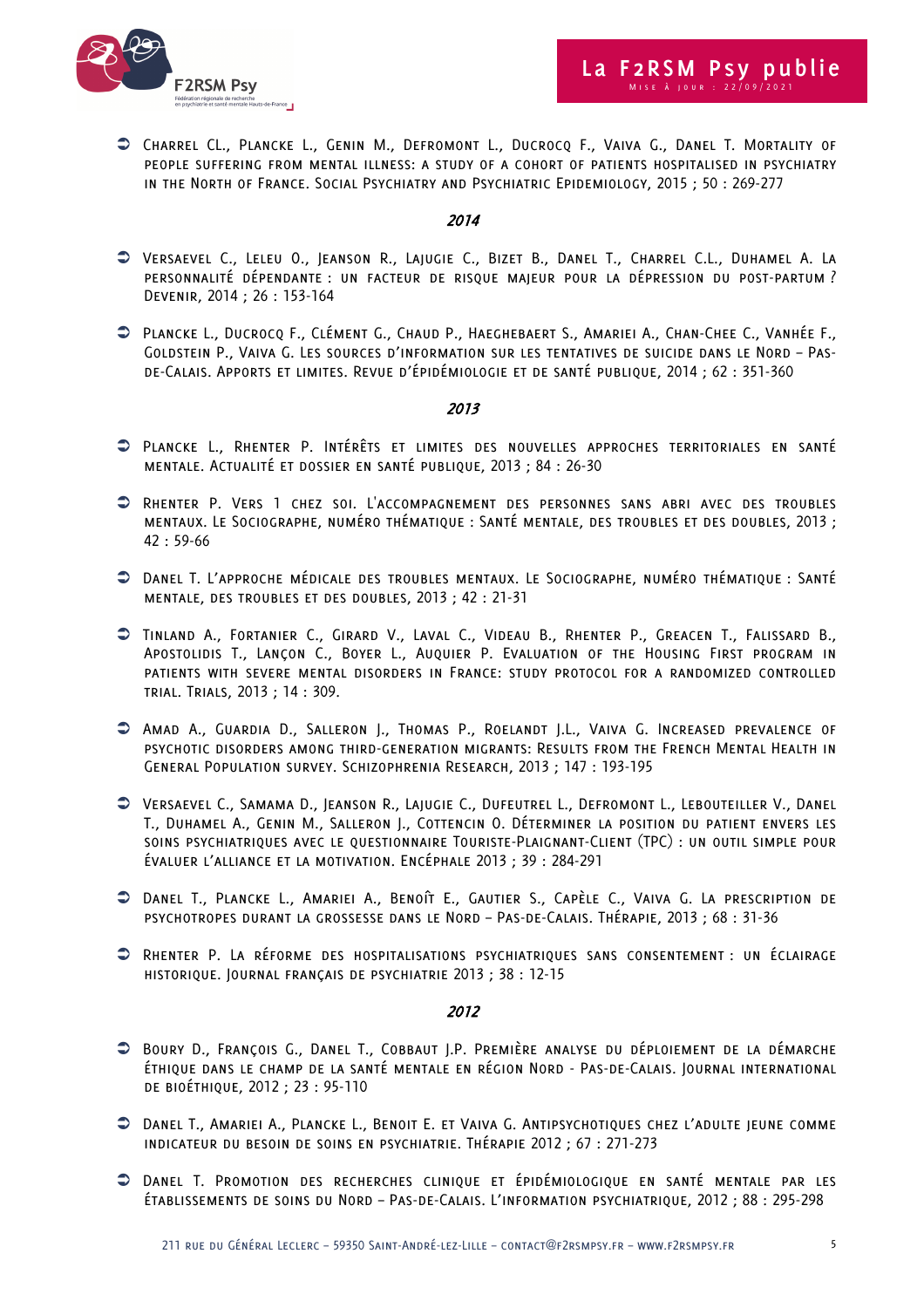



# 2011

- Ü Plancke L., Amariei A., Danel T., Ladrière-Lizet L., Deligne J. Les recours aux médicaments psychotropes des travailleurs indépendants à l'âge du départ en retraite en France Métropolitaine. Les Annales médico-psychologiques, 2011 ; 169 : 627-634
- Ü Plancke L., Amariei A., Ducrocq F., Lemanski-Brulin C., Hadjeb L., Danel T., Goldstein P., Wiel E., Vaiva G. Les tentatives de suicide appréhendées par un Service d'aide médicale d'urgence (Samu). Annales françaises de médecine d'urgence, 2011 ; 1 : 387-394
- Ü Demailly L., Dembinski O. Réinventer le secteur sur ses marges ? Rendre le secteur disponible et MOBILE ? NOTE SUR LE  $2^E$  CONGRÈS NATIONAL DE L'ASSOCIATION DES ÉQUIPES MOBILES EN PSYCHIATRIE, Sociologie et santé, 2011 ; 34 : 211-222
- Ü Hum P., Bétremieux M., Breton M., Cobbaut J.P., Danel T., Danel-Brunaud V., De Backer S., Delaby-Faure C., Deprince J., Despieghelaere R., Di Oliveira L., Escaig B., Ethuin C., Florin M.C., François G., Halos J., Pruvost B., Rhenter P., Thibaut M.C., Valette P., Vandoolaeghe S. Pourquoi un espace de réflexion éthique en santé mentale dans le Nord – Pas de Calais ? Éthique et santé, 2011 ; 8 : 132-139
- Ü Danel T., Deconstanza P., Deprince J., Elouahi F., Ethuin C., Haddouche A., Lepla A., Quagliozzi S., Verrier V., Amariei A., Pastureau D., Danel S., Plancke L. La santé physique des personnes souffrant de schizophrénie : implication du dispositif de soins psychiatriques. L'Information psychiatrique, 2011 ; 87 : 215-222
- Ü Vaiva G., Plancke L., Ducrocq F., Wiel E., Goldstein P. Les appels au Samu pour tentative de suicide (TS) peuvent-ils être utilisés pour apprécier le nombre de TS dans une population ? La presse médicale, 2011 ; 40 : 770-772

### 2010

Ü Danel T., Vilain J., Roelandt J-L., Salleron J., Vaiva G., Amariei A., Plancke L. Risque suicidaire et tentative de suicide en Nord – Pas de Calais. Enseignements de l'enquête santé mentale en population générale. L'Encéphale, 2010 ; 3 : 39-57

- Ü Plancke L., Benoît E., Chantelou M.L., Amariei A., Vaiva G. Le recours aux médicaments psychotropes dans le Nord – Pas de Calais. Thérapie, 2009 ; 4 : 279-287
- Ü Plancke L., Amariei A., Danel T., Benoît E., Chantelou M.L., Vaiva G. Les facteurs qui influencent la consommation intensive et régulière de médicaments psychotropes. Thérapie, 2009 ; 6 : 371-381
- Ü Ducrocq F., Hadjeb L., Boss V., Mauriaucourt P., Wiel E., Danel T., Vaiva G. Enquête un jour donné sur la prise en charge des suicidants dans les services d'urgence de la région Nord – Pas de Calais. L'information Psychiatrique, 2009 ; 85 : 899-905
- Ü Tabet C., Dupuis-Gauthier C., Schmidt P, Maerten-Lesot P., Porez S., Delion P., Soulé M. Maltraitance à fœtus. Comment comprendre pour prévenir ? Devenir, 2009 ; 21 : 205-244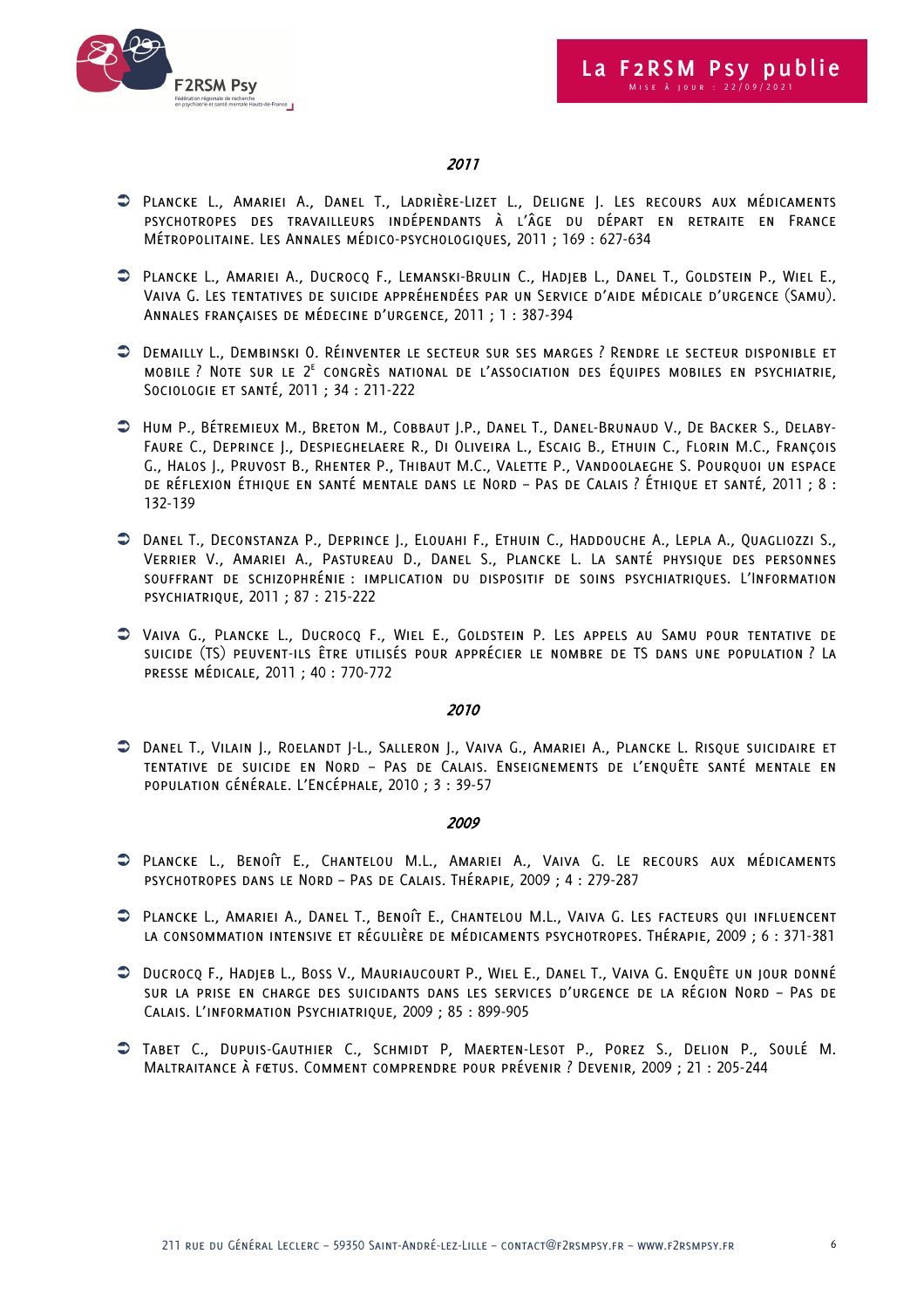

#### REVUES DIDACTIQUES **PUBLIES**

- Ü Notredame C.E., Grandgenèvre P., Pauwels N. Suicide, comment en parler ? Le programme Papageno. La santé en action, n°450, p 25 à 28, 2019
- Ü Fovet T., Plancke L., Thomas P. Prévalence des troubles psychiatriques en prison. Santé mentale, 2018 ; 227 : 32-38
- Ü Notredame C.E., Grandgenèvre P., Pauwels N., Danel T., Vaiva G., Walter M. Communiquer sur le suicide : à enjeu éthique exceptionnel, responsabilités singulières. Suicide : enjeux éthiques de la prévention, singularités du suicide à l'adolescence, 3e rapport de l'Observatoire national du suicide, février 2018, 52-62
- Ü Plancke L., Chevreul K., Jean-Luc Douillard J.-L. et al. Travaux, revue de littérature et pistes de recherche sur le suicide à l'adolescence. Suicide : enjeux éthiques de la prévention, singularités du suicide à l'adolescence, 3e rapport de l'Observatoire national du suicide, février 2018, 63-102
- Ü Pauwels N. En cas de suicide, l'entreprise peut prévenir la contagion suicidaire. Entreprise & carrières, 2017 ; 1339 : 32-33
- Ü Matina L., Charrel CL. Scarifications : les mots pour le dire. Santé mentale, 2016 ; 207 : 4
- Ü Labrouhe de D., Fovet T., Charrel CL., Plancke L., Thomas P. Les patients satisfaits des soins en UHSA. Santé mentale, 2016 ; 206 : 4
- Ü Lefebvre M. Editorial. Dossier spécial Psychiatrie et médias. La lettre du psychiatre, 2015 ; 12 : 168-169
- Ü Notredame C.E. Prévention du suicide : les médias à la une. Dossier spécial Psychiatrie et médias. La lettre du psychiatre, 2015 ; 12 : 174-177
- Ü Danel T., Plancke L. Santé somatique : vigilance en psychiatrie. Santé mentale, 2015 ; Hors-série spécial formation : 19-22
- Ü Roche J. Les suicides chez la personne âgée : une prévention est possible. Doc'AMP, revue pratique des aides médico-psychologiques, 2014 ; 29 : 5-6
- Ü Lefebvre M., Notredame C.E. Médias et psychiatrie : un partenariat unique. Un autre regard (Unafam), 2014 ; 1 : 8-9
- Ü Fovet T., Amad A., Danel T., Thomas P., Jardri R. Imagerie cérébrale hallucinations. Santé mentale, 2013 ; 179 : 50-55
- Ü Plancke L. Amariei A., Benoît E., Daniel Y. Recours aux psychiatres libéraux de la région. URSMLinfos 2012 ; 4 : 6-7
- Ü Barberot V. D'après les communications de Danel T., Charrel C.L. Indicateurs en santé mentale et épidémiologie psychiatrique. La lettre du psychiatre, 2012 ; 8 : 4-5
- Ü Plancke L., Amariei A., Benoît E., Daniel Y. Le recours aux psychiatres libéraux dans le Nord Pas-de-Calais. Le bulletin de l'ordre des médecins du Nord. 2012, Janvier ; 118
- Ü Danel T. La Fédération régionale de recherche en santé mentale. Un autre regard (Unafam), 2010 ; 3 : 11